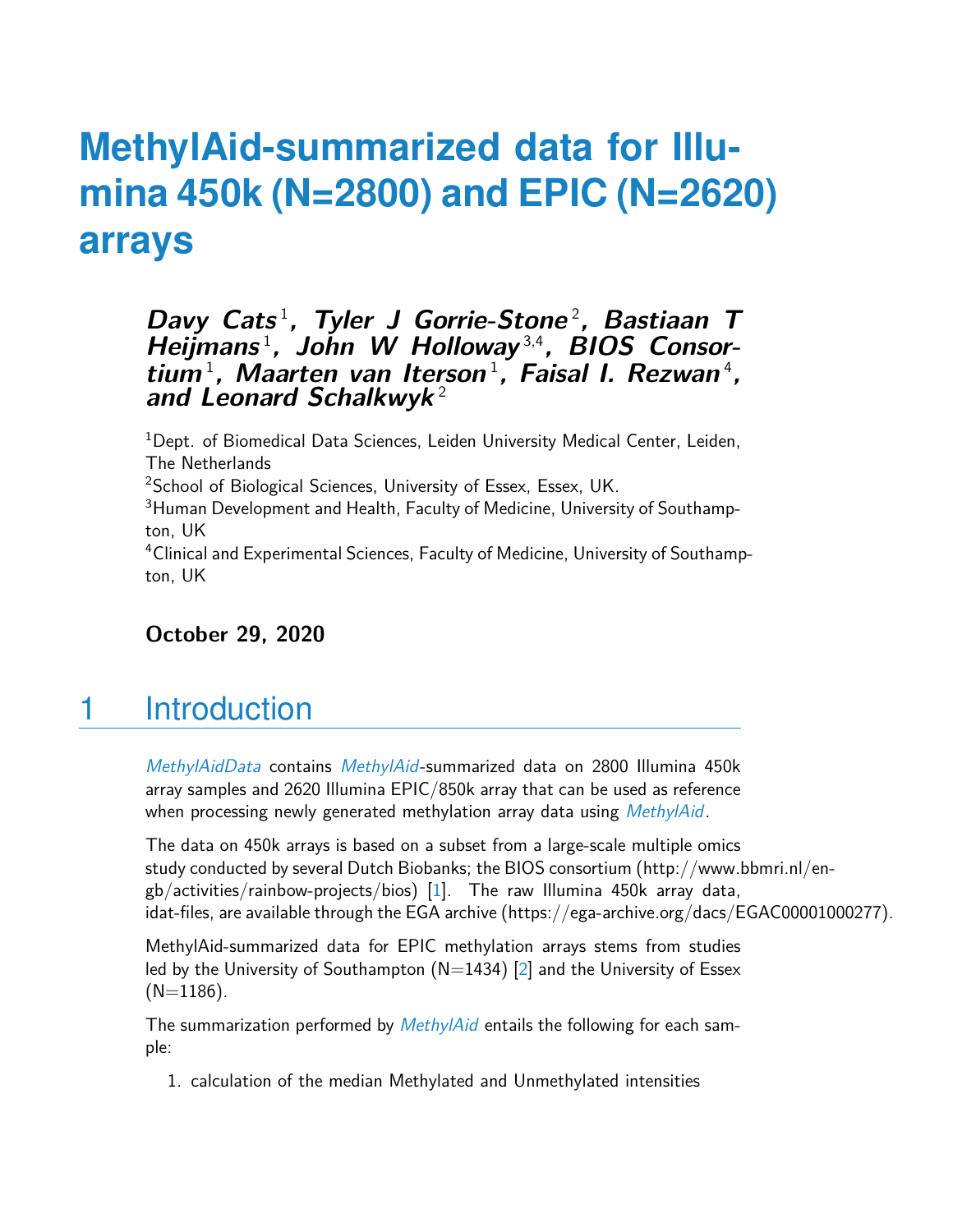- 2. extraction of all quality control probe intensities
- 3. construction of quality control metrics e.g. sample-dependent, sampleindependent and detection p-values
- 4. storing everything efficiently to allow fast rendering of the various quality control plots provided by [MethylAid](http://bioconductor.org/packages/MethylAid),

see van Iterson et al. [\[3\]](#page-2-2) for detailed description of *[MethylAid](http://bioconductor.org/packages/MethylAid)*.

### 2 Preparation of the data

Using raw idat-files (e.g. EGA accession number EGAC00001000277 after approval by Data Access Committee). Once the raw idat-files have been down-loaded and a targets file is constructed, [MethylAid](http://bioconductor.org/packages/MethylAid) can be used to summarize the data and perform quality control using the interactive  $\frac{\sin y}{4}$  application.

Data sets of this size are preferably summarized in parallel and batches to overcome long run times or memory issues. [MethylAid](http://bioconductor.org/packages/MethylAid) provides several options to do this using the *[BiocParallel](http://bioconductor.org/packages/BiocParallel)-package*[\[5\]](#page-2-4). For example, if multiple cores are available these could be used like this:

```
library(MethylAid)
targets ##constructed from EGA
BPPARAM <- MulticoreParam(workers = 8, verbose=TRUE)
summarize(targets, batchSize = 100, BPPARAM = BPPARAM, file="exampleDataLarge")
```
Another option would be thus use a cluster, see the vignette of *[MethylAid](http://bioconductor.org/packages/MethylAid)* how to set this up.

#### 3 Using MethylAidData

The summarized data contained in  $MethylAidData$  can be used in two ways, 1) to explore a large data set using  $MethylAid$  and 2) use this data as a background data set on top of own data. Since version 1.1.4, [MethylAid](http://bioconductor.org/packages/MethylAid) has the functionality to show as background data set in the filter control plots. As such it can be used as a reference data set and can give guidance to when removing outlying samples. Furthermore, the data gives confirmation of the default thresholds used to determine outlying samples.